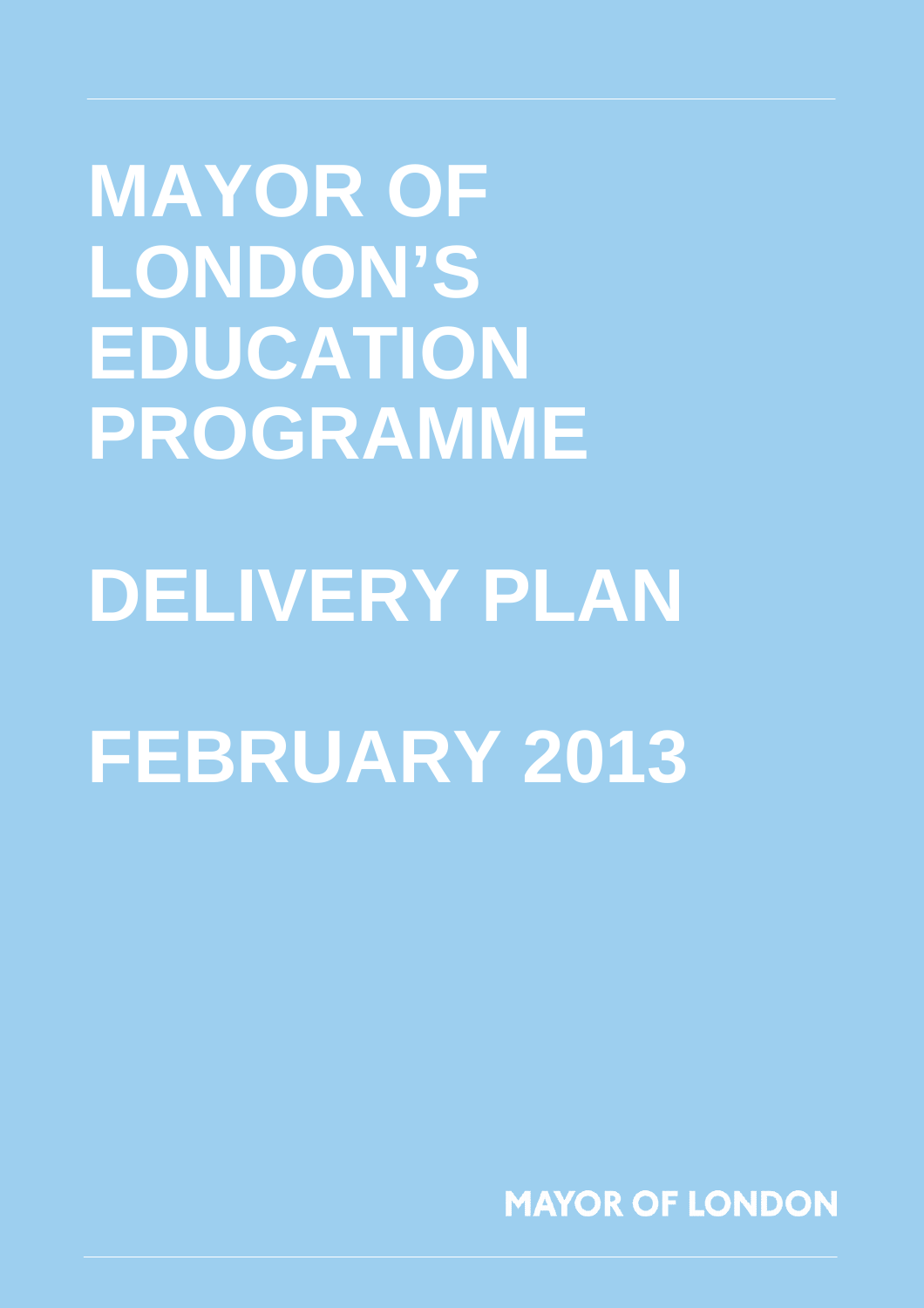# **The Mayor's education programme**

Last October, the Mayor's Education Inquiry Panel published its Final Report and the Mayor welcomed the ambition and challenges to continue the rising achievement of London schools.

The report emphasised the need for London to 'go for gold' – moving from achievement to excellence in London's schooling across the following three themes:

# **1. Promoting excellent teaching in all London schools.**

**2. A good school place for every London child.**

# **3. Preparing young Londoners for life and work in a global city.**

The Final Report and Mayor's Response were published last autumn and received positive feedback from schools, the wider education sector and other stakeholders.

# **Implementing the Inquiry recommendations**

This Education Programme Delivery Plan sets out details of the Mayor's commitment to taking forward the Inquiry Panel's 12 recommendations and outlines areas of early action taken by the Greater London Authority (GLA).

The Mayor is committed to playing a role across London in co-operation with schools, the boroughs and other partners, to support schools to innovate and strive for excellence. As a first priority, he is establishing the London Schools Excellence Fund – alongside a London Schools Gold Club scheme. Together these will respond to the clear message from London headteachers that they share a desire to know what works for schools and are willing to help deliver school improvement to others<sup>1</sup>.

The Panel also identified the free schools programme as key to stimulating innovative thinking in education, addressing the school places shortage and giving London families a greater choice of highquality schools. The Mayor has already set up a new unit to scope out the expansion of Free Schools in the capital.

# **Achievement and challenges of London schools<sup>2</sup>**

London schools already perform better than the national average: 75% are judged by Ofsted to be good or outstanding, compared with 69% of schools in England. 62% of their students achieve 5

 $\overline{a}$ <sup>1</sup> This refers to the Education Inquiry's survey of 530 primary and secondary headteachers by the GLA and DfE in 2012. http://www.london.gov.uk/strategy-policy/mayors-education-inquiry

<sup>&</sup>lt;sup>2</sup> Data is from the Education Inquiry Final Report unless otherwise cited. http://www.london.gov.uk/strategypolicy/mayors-education-inquiry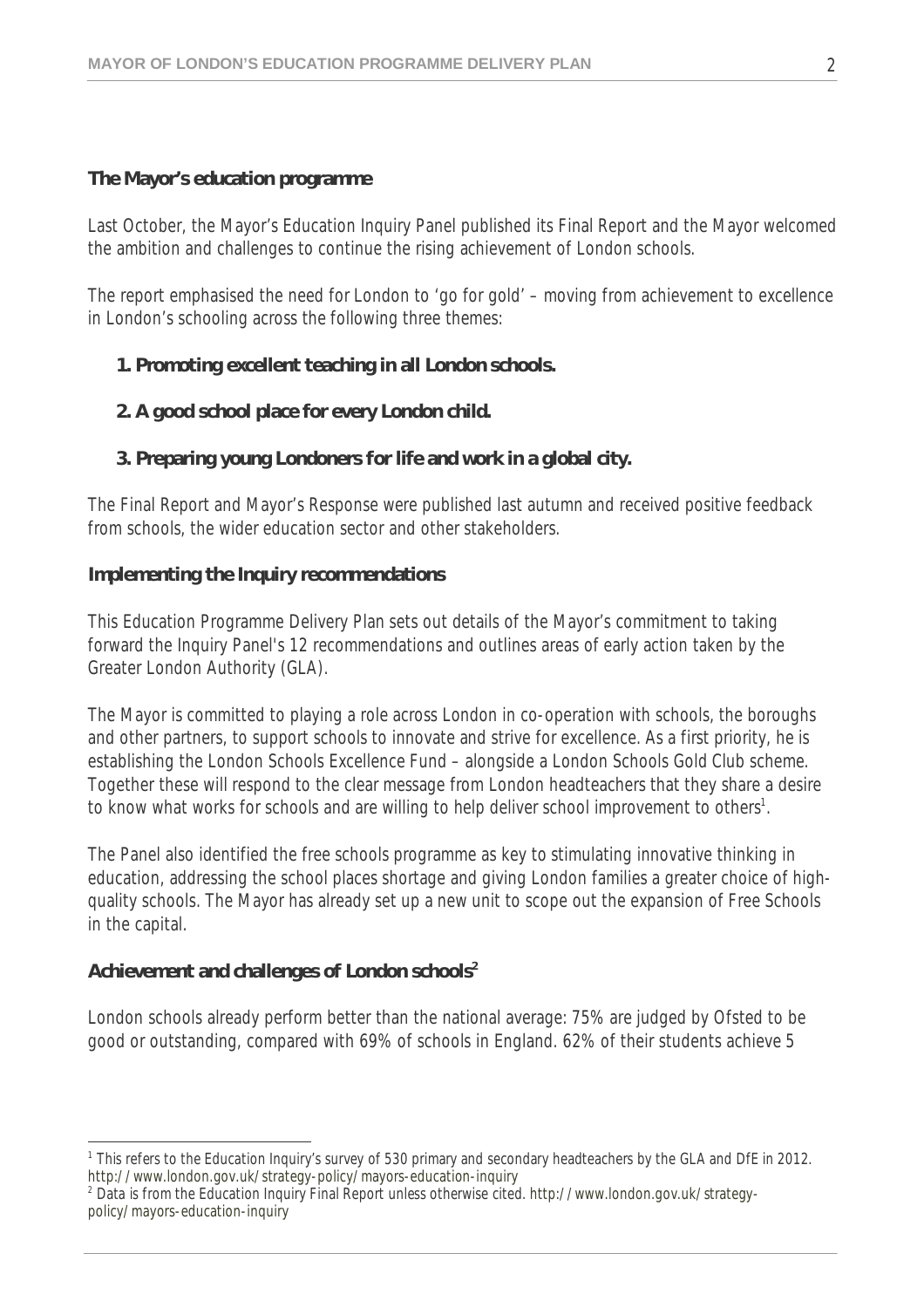GCSEs A\*- C including English and mathematics. This is three percentage points ahead of the national average<sup>3</sup>.

School leavers will struggle to enter the job market, or further and higher education, without good grades in English and maths. Yet some 28,000 children left London secondary schools without five good GCSEs including English and maths. 24% of primary school children in London do not achieve the expected level in reading, writing and maths.

London schools do perform well for poorer pupils compared to the rest of England. The GCSE attainment gap between pupils eligible for free school meals (FSM) and pupils who are not on FSM is much narrower in London (18 percentage points) than across England (26 percentage points)<sup>4</sup>.

In fact, the 18 English local authorities are in London which have the smallest gap between the percentage of pupils entitled to FSM and the percentage of other pupils gaining 5+ A\*-C GCSE grades including English and maths 5 .

Yet, more needs be done to raise attainment amongst poorer students. Just under half (49%) of disadvantaged GCSE pupils in London achieved five grades A\*-C including English and maths, compared with 66% of those not on FSM<sup>6</sup>. Children in care, at the end of key stage 4, are approximately four times less likely to achieve these grades as their peers.<sup>7</sup>

As well as continuing to drive improvement and "narrow the gap", we also need to be more ambitious for those who are in the middle and at the top. That means encouraging them to study for qualifications in challenging academic subjects, including foreign languages and STEM (separate sciences, technology, engineering and maths), as well as ensuring that they apply for the best universities and apprenticeships.

# **Mayor's 2020 vision for education**

A strong education system is vital for delivering jobs and growth in London, which is the main priority of the Mayor's second term. This means recognising the importance of providing a good school place for every child, as well as providing them with a rich and challenging academic grounding so that all young people have the skills, knowledge and creativity to succeed in life.

The ambition is to make London state schools amongst the best in the world and ensure that young Londoners can compete successfully for jobs and university places against the talent our city attracts from around the globe.

 $\overline{a}$ National figure of 59 per cent of pupils achieving the 5+ A\*-C with English and mathematics benchmark compared with 62.3 per cent of pupils in London. DfE SFR 04 2013.

<sup>4</sup> DfE SFR 04 2013.

<sup>5</sup> http://www.education.gov.uk/researchandstatistics/datasets/a00219200/gcse-and-equivalent-attainment

<sup>6</sup> This data is for London maintained mainstream schools.

<sup>7</sup> http://www.education.gov.uk/rsgateway/DB/SFR/s001111/index.shtml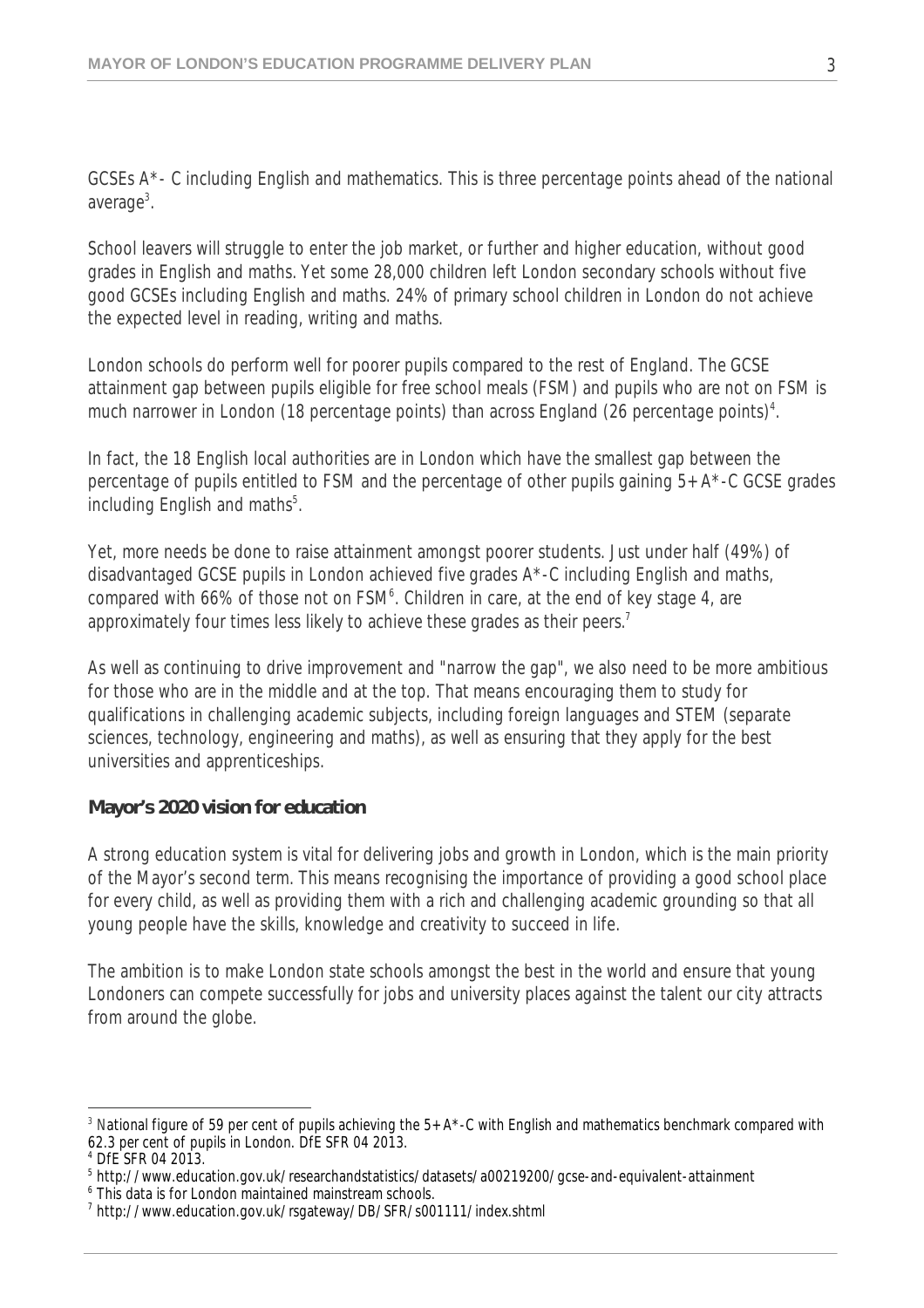The Mayor sees a relentless drive to ensure better opportunities and standards in education as central to his broader 2020 vision for the capital.

A key factor in this is London becoming a world leader in education, embracing cutting edge ideas and best practice. Specifically, by 2020, we will aim to improve literacy and numeracy amongst children leaving primary school and drive up standards in maths, sciences and languages in London's secondary schools.

The GLA wants to maximise the total offer of support to London schools and will aim to complement existing regional improvement work and 'on the ground' initiatives run by local authorities, academy chains and federations.

# **1. Promoting excellent teaching in all London schools**

The Mayor's activities in this first delivery phase build on the Panel's priorities for action, namely:

- **Closing the attainment gap:** Some London schools are doing markedly better than others for some groups of children, and their practice needs to be shared more proactively.
- **Improving literacy and numeracy**: We must aim for all children in the capital to leave primary school meeting the expected national standard in literacy and numeracy.
- **Teaching core subjects and greater subject expertise**: School improvement programmes in London have tended to focus on school management and leadership, and so more could be done on supporting classroom teachers in specialist subject areas.

The key mechanisms for the GLA to deliver these aims are:

- **The London Schools Excellence Fund** to stimulate new partnerships and help schools make substantial progress to raise standards in literacy, numeracy, STEM and modern and ancient foreign languages.
- **The London Schools Gold Club** as an annual scheme to identify schools that are 'bucking the trend' by achieving success, particularly for their most disadvantaged pupils, and share learning in workshops and seminars. It will be aligned with the Excellence Fund.
- **The London Curriculum** for secondary schoolchildren, drawing on the considerable assets of the city itself to inspire every secondary school to strengthen its curriculum.

The GLA has been developing these initiatives in dialogue with the main school improvement networks in London, boroughs, teaching schools, academy chains, specialist subject programmes, cultural and arts sector organisations and teaching unions and associations.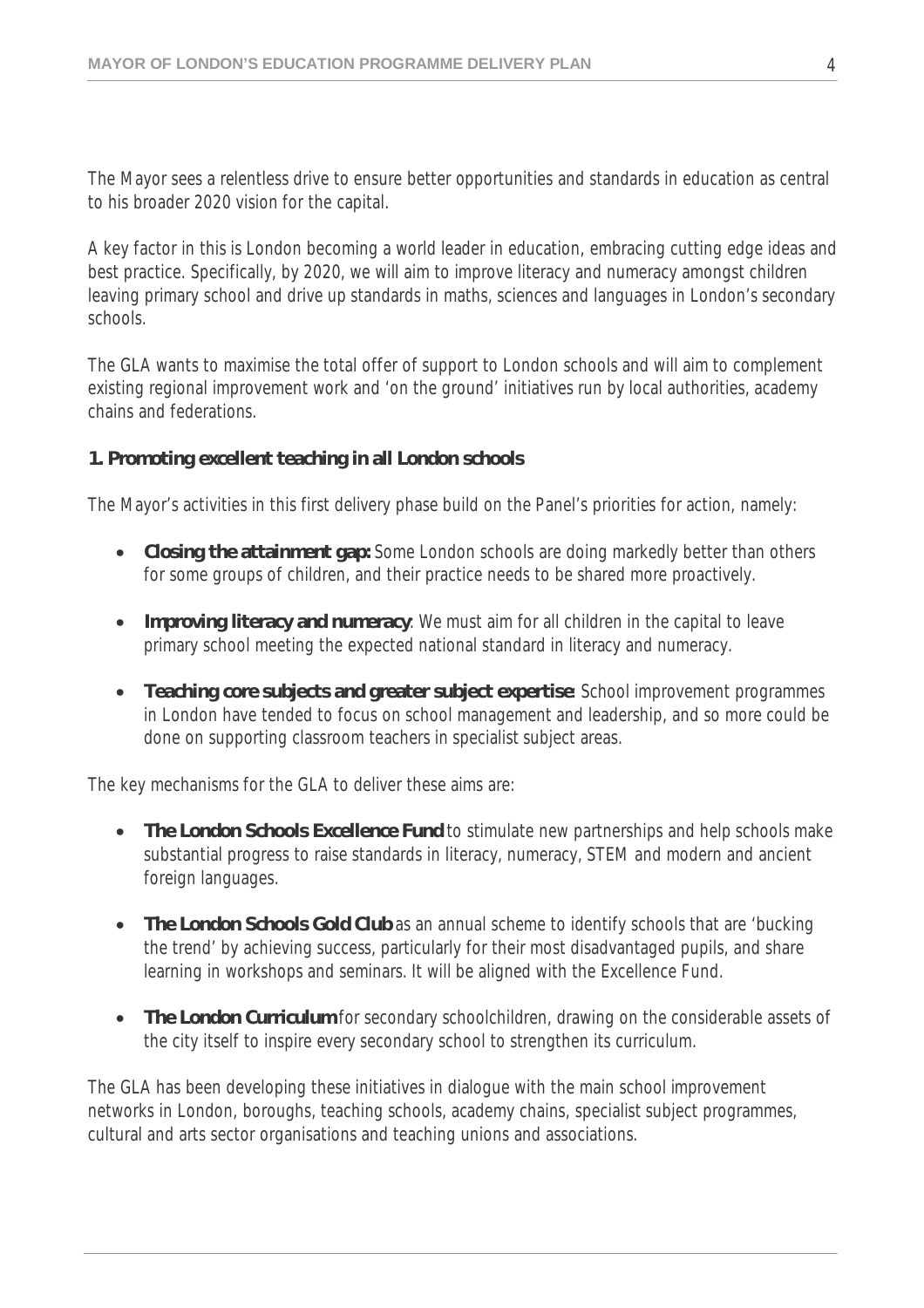# London Schools Excellence Fund

Over £24 million will be invested by the London Schools Excellence Fund (the Fund) to drive progress towards a world class education for every child. Over three years it will support evidence based activity led by state schools in partnership with each other and/or partners, such as universities, independent schools, businesses and charities.

The Department for Education has agreed to contribute £20 million towards the establishment of this Fund with a further £4.25 million from the GLA.

The Fund will be driven by "the cross-pollination of ideas that comes with collaboration between schools or with partners beyond the school gates", in the words of the Inquiry Panel Final Report.

The aims of the Fund are to:

- Create long term cultural change and raise expectations in the London school system
- Support school-to-school and peer-led improvement activity to raise achievement at primary and secondary schools, particularly in the priority subjects
- Cultivate teaching excellence through investment in teaching and teachers to enhance teaching of subject
- Refocus attention on knowledge-led teaching and curriculum through the creation of new resources and support for teachers.

The Fund has four priority subject strands to:

- Increase English and literacy levels in primary and secondary schools
- Increase mathematics and numeracy levels in primary schools
- Improve results and numbers of pupils taking GCSE and A level sciences and maths
- Improve results and numbers of pupils taking GCSE and A level ancient and modern languages.

The Fund will initiate two pilot projects in March 2013:

# *Knowledge-led curriculum pilot*

The first phase of the Fund will begin this financial year with the GLA commissioning a small number of specific projects. In conjunction with the London Curriculum strand (see below), we want to establish a knowledge-led curriculum pilot. This will develop and test a model of knowledge-led subject teaching, underpinned by a structured programme of training, curriculum support and resource development.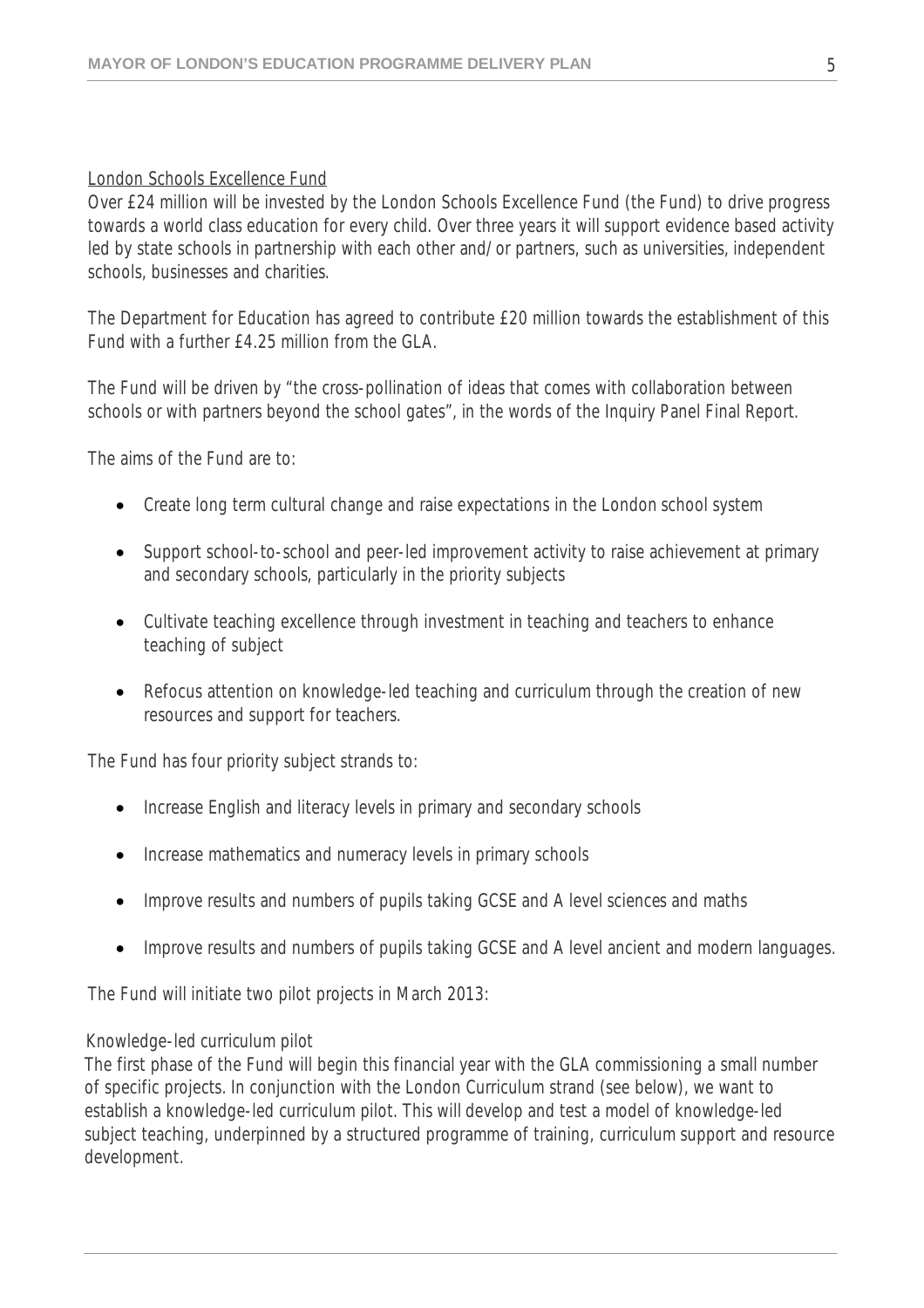#### *Pilot programmes of residential study for teachers*

A second project is to run pilot residential study opportunities for teachers. The focus for primary school and secondary school teachers will be to consolidate and deepen their subject knowledge in English and maths. The programmes will continue to provide support for teachers once back in the classroom.

#### *Open bidding rounds*

The main distribution of the Fund will be through open bidding rounds. The GLA will publish the London Schools Excellence Fund Prospectus in March 2013. Several advertised rounds will take place during 2013 so that the majority of the activity can be underway later in the year. We anticipate that proposals will be made by a lead school on behalf of a group of schools, or other provider on behalf of a group of schools. We will encourage schools that are already achieving levels of excellence to apply to the Fund to share their expertise with a wide range of schools.

#### *Governance*

The London Schools Excellence Fund will be overseen by an expert advisory group. They will advise the GLA on the detailed design of the fund, specific focus within the themes and advise on grant recommendations

#### *Evaluation and sharing learning*

In addition to contributing to raising standards in London, a longer term benefit of the Fund will be to improve the evidence base and support the sharing of knowledge of "what works" in improving teaching effectiveness.

An evaluation framework will be integrated into the delivery of the Fund from the outset, including a clear methodology to share learning and help implement changes in practice. Specific programme evaluations and a final impact evaluation will also be commissioned, which will inform the eventual strategic assessment of the whole programme.

#### London Schools Gold Club

The Gold Club will be an annual scheme to identify those exceptional schools in London that are succeeding with their pupils – including the most disadvantaged – in different contexts.

Eligible schools will be those that overcome factors of poverty and disadvantage to raise aspiration and achievement. They will demonstrate that even schools with a high proportion of children on Free School Meals or with low prior attainment can aspire to, and attain, excellence in London.

Schools would opt to be part of the Gold Club scheme and agree to support school-to-school improvement. In the first pilot year, Gold Club schools will be drawn from London primary and secondary schools, including maintained schools, academies and independent schools.

It is planned to finalise and launch the scheme by summer 2013.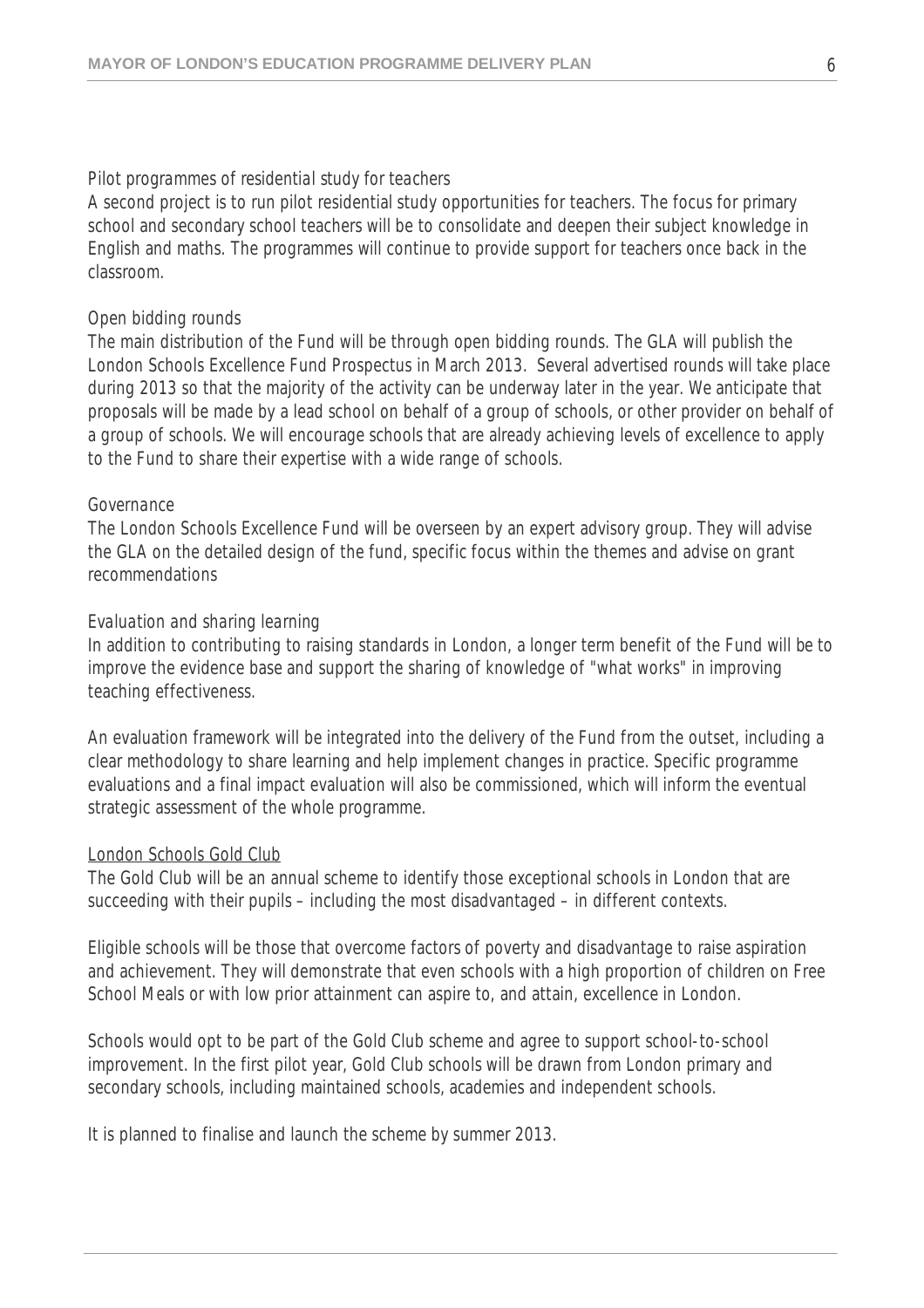#### *School-to-school support*

The approach will build on good collaboration in existing clusters of schools or subject networks and "knowledge in the system", as identified in the Inquiry Final Report. The GLA is aligning the scheme's delivery with effective approaches of, and expert guidance from, the London Leadership Strategy, headteachers involved in the National College for School Leadership and other key networks.

#### *Scheme operation*

Eligible Gold Club schools will receive recognition from the Mayor and their peers, and be expected to share their practice with other London schools which could become eligible for Gold Club in future years. This school improvement support will take place through workshops, sector-wide seminars and an annual conference, with the peer-to-peer support focused on those with potential to improve.

The Gold Club scheme will be aligned with the London Schools Excellence Fund, to encourage these schools to make partnership bids to the Fund to work collaboratively and share their good practice to raise attainment.

#### *Gold Club criteria*

Specific criteria are still being developed and tested with the latest Key Stage 2 and Key Stage 4 schools data. Core principles will be:

- o Varied criteria for different categories of schools, to ensure that the Gold Club is not dominated solely by schools with more privileged intakes.
- o Geographical spread is not part of the criteria as Gold Club aims to identify the best schools in London, not the best schools in each borough.
- o Selection criteria in the first pilot year have been developed for mainstream schools only; in subsequent years categories such as special schools and pupil referral units could be included.
- o Schools with "requiring improvement" (formerly "satisfactory") Ofsted ratings and schools making lower than adequate progress would not be eligible to be Gold Club members.
- o At secondary level, we will factor in rates of achievement of the pupils' average scores across a suite of 8 qualifications, as well as non-inclusion of schools over-reliant on "equivalencies" within their KS4 results.

#### *Annual report and annual conference*

The GLA will disseminate Gold Club schools' performance and demographic data, alongside other indicators, in an annual report to be first published ahead of an annual conference. This will allow schools in similar contexts to identify those Gold Club schools which may be able to support their own improvement.

The first annual conference is planned for autumn 2013. It will incorporate inspiring speakers from high-performing jurisdictions from across the world, as well as from Gold Club schools. This would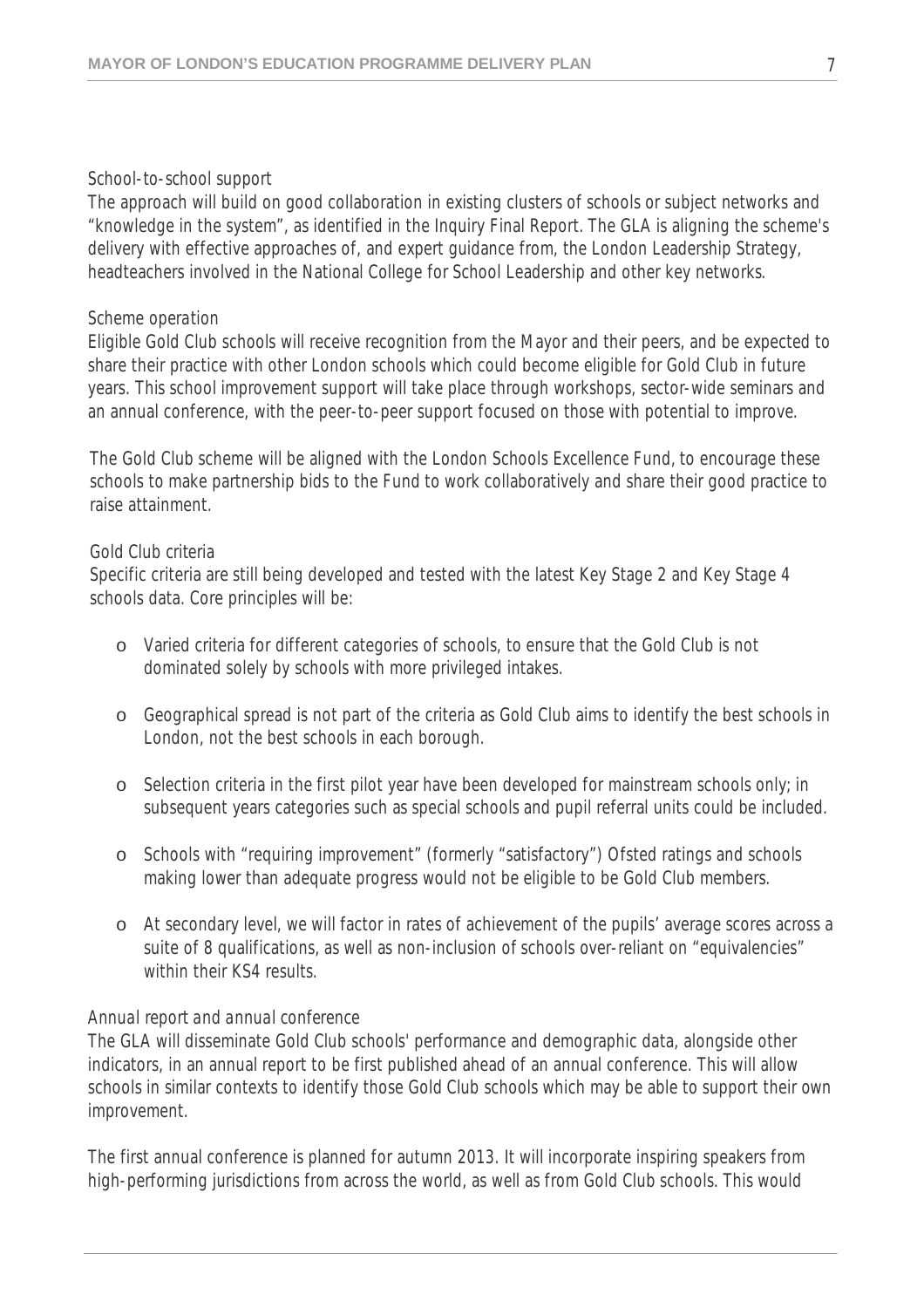bring different approaches to the attention of London schools, ensure they are at the forefront of ideas and enable them to share excellent practice and challenge them to think, create and innovate.

#### London Curriculum

The London Curriculum aims to strengthen subject teaching and bring learning to life by drawing on London's extraordinary heritage, people and places. It will showcase the use of London's assets to best educational effect within a rigorous and structured educational framework.

#### *Concept and aims*

By putting the city at the heart of the curriculum, the London Curriculum aims to improve London pupils':

- **subject knowledge** helping London's teachers bring their subjects' core concepts, facts and theories to life by making illustrative and inspiring connections to the city around them.
- **city knowledge**  helping London students to become experts in the places, people and continuum of events that shape their city.
- **connect and contribute** helping students to connect with London and other Londoners, to make more of the opportunities and help shape their city for the better.

# *Design and products*

The London Curriculum will complement the National Curriculum and provide a rich programme of resources, events and partnerships for London teachers to draw on. In its first phase, the GLA will work with partners to build a portfolio of London-focused, knowledge-led learning resources for culture and the humanities (English literature, art and design, music, geography and history). These will be developed for the 2013/14 academic year.

This first year will be developmental, allowing the GLA to collate resources in other subjects, test the approach and find practical ways to help schools in London connect with the city around them. We shall also scope the establishment of a London Mayor's Award to provide meaningful celebration and recognition of young people's achievements and commitment to learning.

Full roll out of the London Curriculum will take place from September 2014.

# **2. A good school place for every London child**

We are giving a high priority to addressing the growing crisis in school places and the negative consequences this will have for families across the city. London desperately needs more good quality provision.

The Mayor wants to encourage a new generation of free schools in the capital, to help address the shortage of school places and give parents more choice by: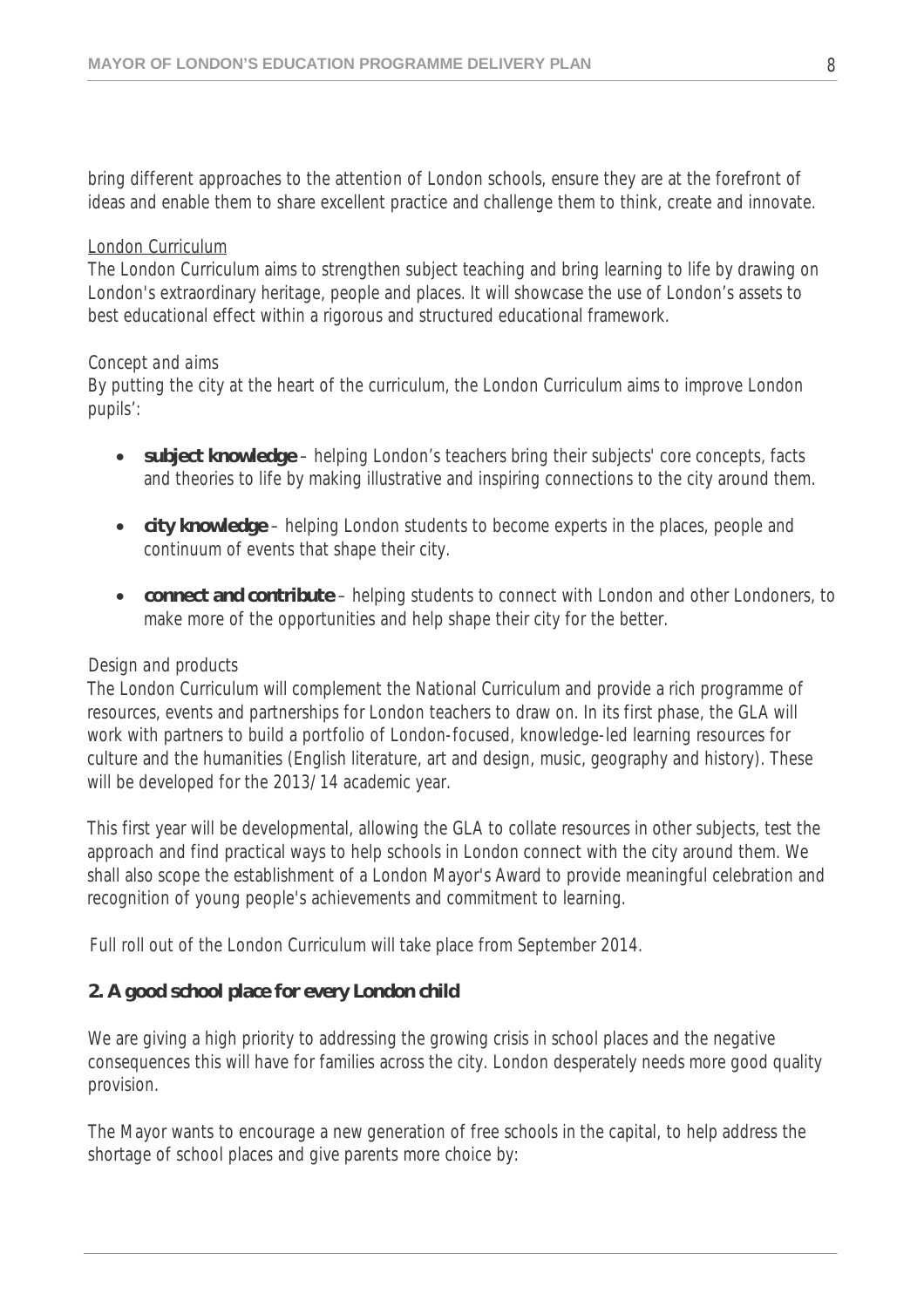- Securing resources for the **New Schools for London** unit to support the expansion of Free Schools in the capital.
- Developing for the first time a **detailed, pan-London picture of the places shortage** to help facilitate basic need planning.
- **Mapping school performance data** to identify where new provision could help drive up standards.

More information on the GLA's role in supporting free schools and addressing the places shortage will be made available in due course.

# **3. Preparing young Londoners for life and work in a global city**

# *Changing national policy context*

The Government is introducing major change to the 11-19 curriculum, on top of the streamlining of the vocational programmes at Key Stage 4. Alongside this, schools have taken on the duty to provide careers guidance to their students in the context of the raising of the participation age<sup>8</sup>. The pathways open to young people at the end of Key Stage 4 are broad - from further study at sixth form or college, to university or apprenticeships. Whatever route they take, the subject choices young people make at school will have a major impact on their future success.

# *Careers education in schools and improving links with business*

The Inquiry Panel recommended that we explore how the Mayor can play a key role in brokering links between employers and education, and share information about the labour market with education providers. It also recommended that the Mayor and the GLA explore what more can be done to help equip young Londoners with the education and skills to succeed in the world of work.

In response, we have held discussions with London Councils' Young People Education & Skills (YPES) Board and the London Enterprise Panel (LEP) to identify what, if any, further value could be brought to support improved careers education in London schools. We have also started talks with schools, providers and employers, and have identified areas of best practice that have the potential to be developed and made available to other London schools.

We will continue these discussions, whilst keeping an eye on this rapidly changing landscape to determine the need for a regional approach. Schools are now commissioning their own careers support and there is a growing market of providers to meet their needs. Some schools are already doing this well, but for others it will mean developing new programmes.

There are also emerging examples of good partnerships and research, for instance, the Google/Raspberry Pi programme to support computer science in schools, or the careers education project being developed by the London Legacy Development Corporation in schools in the Growth

<sup>8&</sup>lt;br>A This requires young people to continue in education or training until the end of the academic year in which they turn 17 from 2013 and until their 18th birthday from 2015.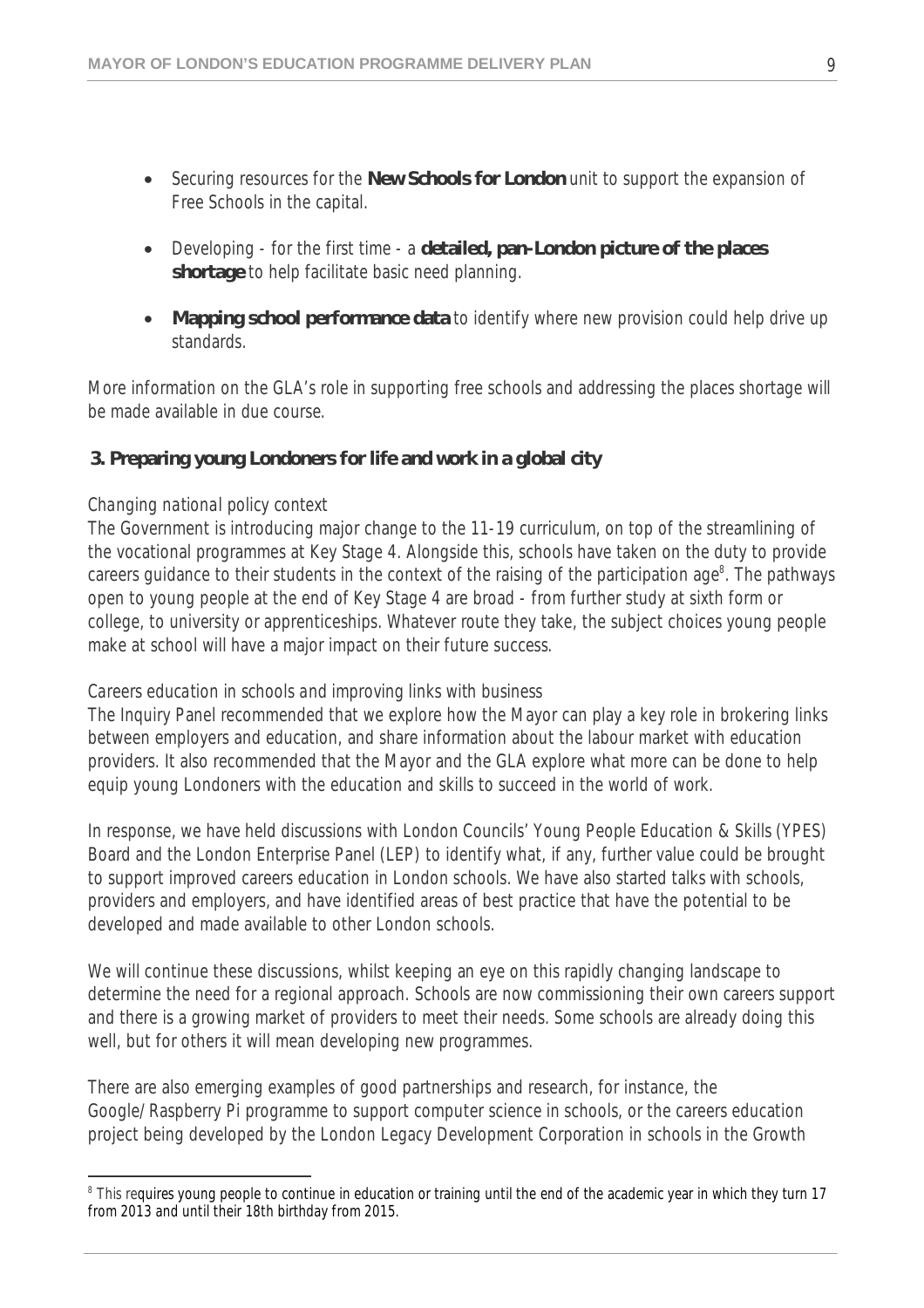(former Olympic) Boroughs. Any regional offer should add value to the good work that is already taking place, as schools will determine whether they opt in.

# *Access to high quality work experience and apprenticeships*

The government has also launched the consultation on the Traineeship Scheme, which it plans to introduce in September 2013. High quality work experience and access to apprenticeships is likely to be part of this offer. We will monitor the development of this programme alongside continuing discussions with key strategic partners, with a view to more detailed discussions in autumn 2013.

# *Improving access to information about London's Labour Market (LMI)*

The information and support provided to students must be underpinned by up to date and relevant labour market information, provided in ways that are accessible to careers advisors, teachers and their students. There are positive developments in this area, such as the Department for Business, Information and Skills (BIS) 'LMI for All' initiative. The aim is to bring together data systems into an easy to access data source. We will explore whether there is scope to build on this work, so that London schools and students can access the right information they need.

# *Fairer access to leading, research-intensive universities*

The GLA has also begun discussions with some Russell Group universities to establish whether there is more that can be done at a regional level to increase take-up of widening participation programmes. We will also explore whether partnership activity between schools and universities can be extended to increase the number of students successfully gaining a place at research-intensive universities.

The interest has been positive, so will we be bringing together Russell Group and 1994 Group universities, schools and voluntary sector organisations for a round table discussion in May 2013. The aim is improve take-up across all London schools, but particularly amongst those from more disadvantaged backgrounds such as children in care or without the networks to access these opportunities.

# **Next steps and stakeholder engagement**

The Annex provides a summary of objectives, activities, timelines, budgets and outcomes for each area in the Delivery Plan.

We set out below some of the major milestones in 2013:

- **March 2013: launch prospectus of London Schools Excellence Fund**
- **May 2013: produce first pan-London school rolls projection**
- **Summer 2013: launch the London Schools Gold Club**
- **Autumn 2013: announce the London Schools Excellence Fund Round 1 projects**
- **Autumn 2013: deliver phase one of London Curriculum in schools**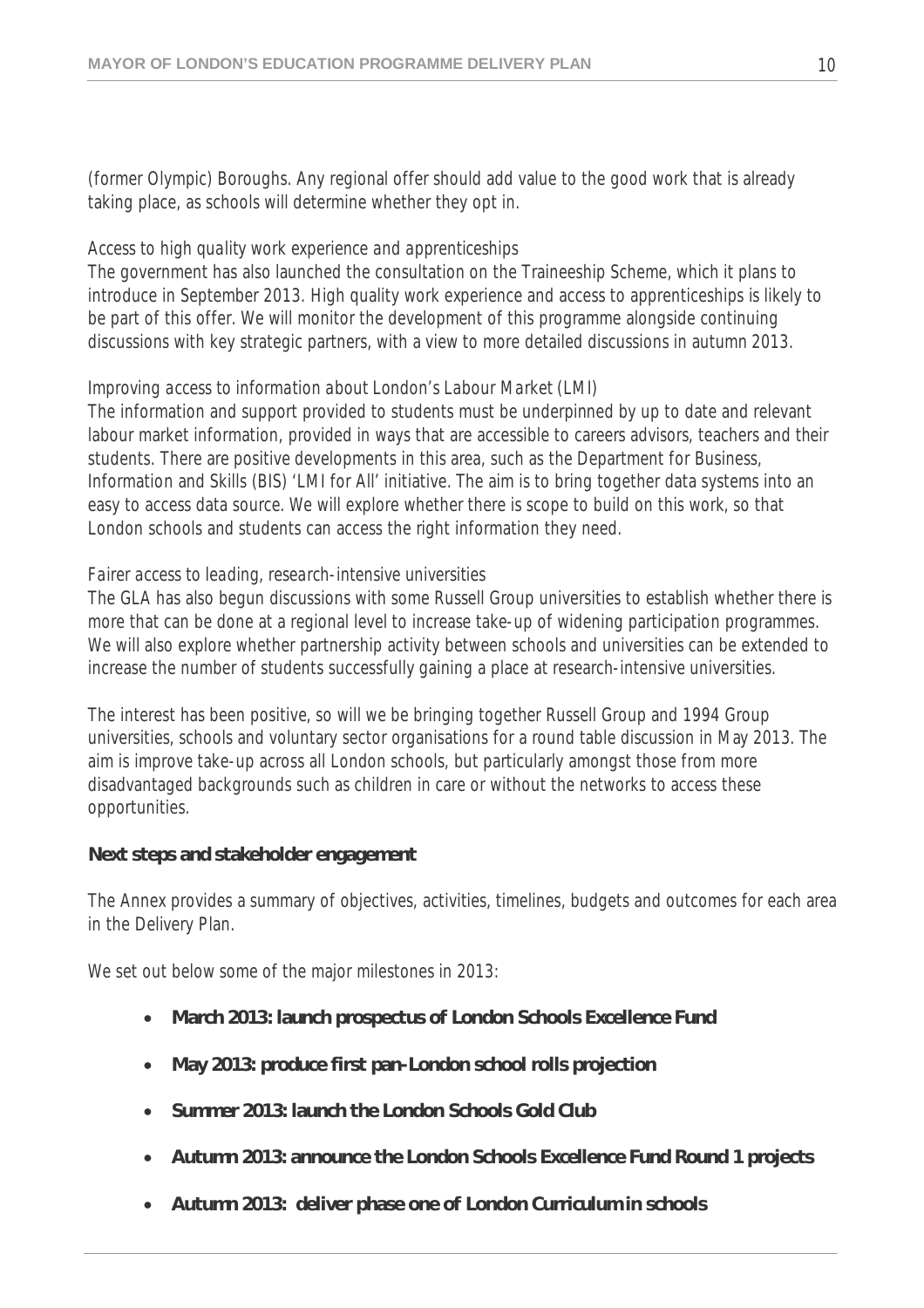# **Autumn 2013: first annual report and annual conference.**

Central to the GLA's collaborative approach is working with London schools, central Government, boroughs, businesses and cultural, sport and voluntary sector stakeholders. This is outlined in the Annex where we have already started this dialogue or have engagement plans to shape our implementation.

# **Keeping in contact**

You can follow progress of the Mayor's education programme, including how to respond to opportunities to apply to the Fund and become involved in other areas, at: http://www.london.gov.uk/strategy-policy/mayors-education-inquiry

If you do not already receive the Mayor's quarterly e-bulletin, which will keep you updated on education and related children and young people's areas, you can subscribe to: capitalchild@london.gov.uk

You can contact the GLA education programme delivery team at: educationprogramme@london.gov.uk